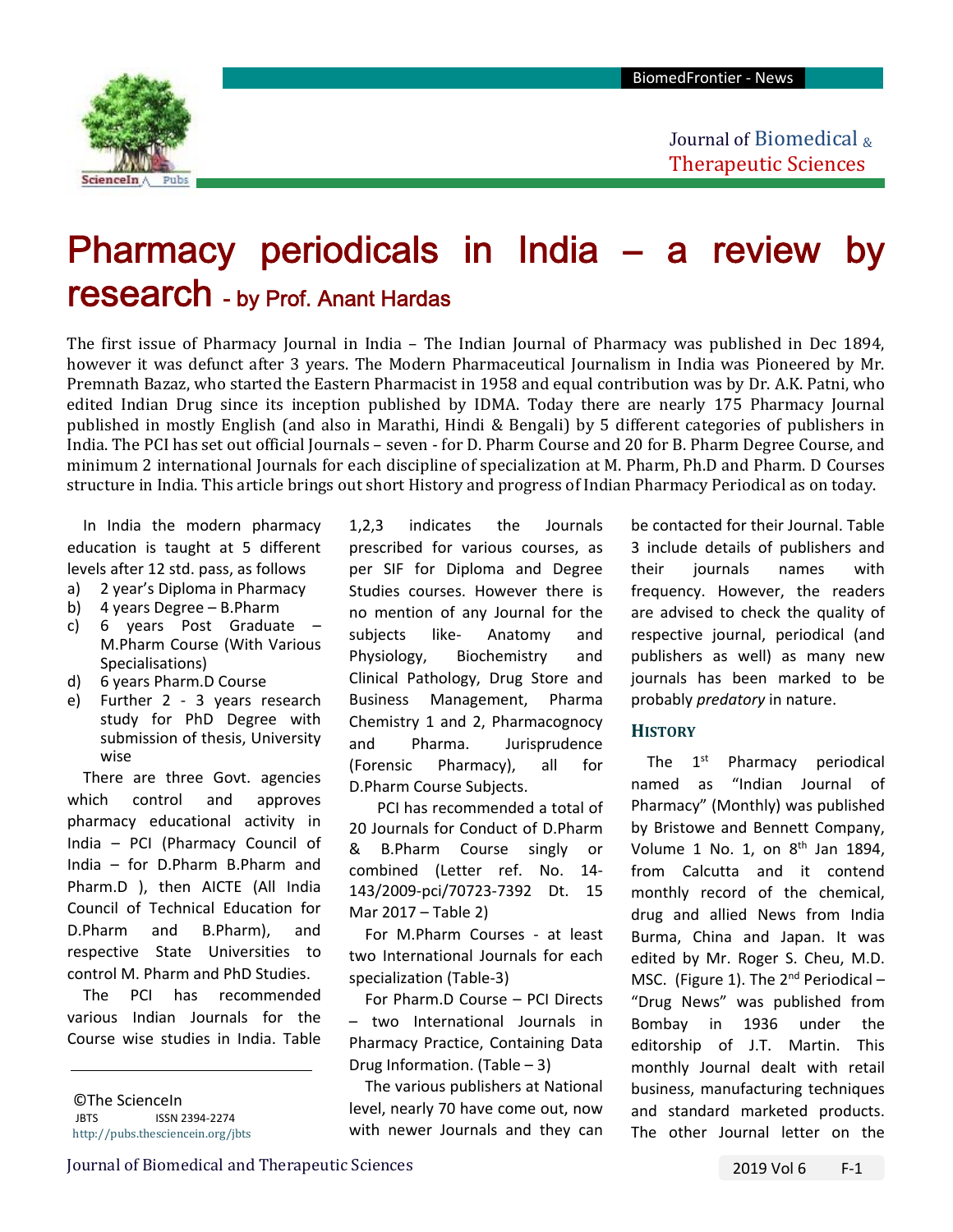"Pharmaceutics Journal" was started by Dr. E. Leiser from Calcutta in 1938 however all the above Journals are now defunct. Under the leadership of Prof. M.L. Schroff and under the banner of UP state Pharmacy Association, "The Indian Pharmacist" monthly was started from 1936 however this journal is also defunct.

## **IPA'S CONTRIBUTION**

In the modern period, the first scientific Pharmacy Journal – the Indian Journal of Pharmacy, was published in 1939 by Indian Pharmaceutical Association and is still continuing on regular basis. In Hindi the 'Bheshaaj Patrika' was started by Prof. GP Srivastava which later on became – 'Beshajam', but it became soon defunct because of limited patronage.

**Associations Journals ‐**  Today almost every national Pharmacy Association has started bringing out both scientific and Journal Periodicals such as news bulletin or newsletters, however the credit goes to IPA who started IJPS as scientific Journal since 1936.

**Pharmaceutical Journalism Modern Developments** – After independence, the establishment of Pharmacy Council of India in 1948, under Pharmacy Act 1948, in real led to starting of modern pharmacy education in India. And along that, therefore, the publications of Pharmacy periodicals took momentum. As on today there are 5 types of publishers, publishing over 170 periodicals per year –

1. Various Pharmacy Associations' publications such as IPA, APP (Association of Pharmacy Professionals), APPI, APTI, IPGA, IPS, IHPA, AICDO and others.

2. Govt. Publications from NISCAIR, CIMAP,

3. Pvt. Publications such as Akinik, Bazaz, Kongposh, Inventy, Pharma Inteligence Etc.

4. Govt. Research organizations such as Halffkine Institute, CDRI, NIPER

5. Institutions publications – Conducting B.Pharm, M.Pharm and PhD courses (also from students contribution)

*"The credit of starting the modern Pharmaceutical Journalism in India goes to Mr. Prem Nath Bazaz, who started the Eastern Pharmacist in 1958 and later joined by his sons which was closed down in the year 2001. Equal contribution was by Dr. A.K. Patni Who edited Indian Drug on regular Monthly basis – from Jan 1960 onwards , and which is the official publication of India's oldest and largest association named – Indian Drugs Manufacturers' Associations, Head Quarter – Mumbai."* 

**Directories & Bibliographies –** Apart from regular monthly Journals the first annual directory 'Trade Directory – All India Chemist and Druggist and stores trade directory' was published in 1933 by Dr. Reshmia and company, Bombay. Another directory mentioning the products of all manufacturing  $concerns - price$  list of all  $pharma$ concern's, was released in 1945 by Kimber and company. Both the directories enjoyed good Patronage and seeing this success, after Independence, different directories ware published.

New Mysore medical and pharmaceutical directory was published in 1958 similarly the Pharmaceutical directory on India, which dealt with all aspects of professional activities in India, was published. The IPA's well documented – All India Pharmaceutical Guide in 1962 was published. M/s. Kongposh Publications, New Delhi is regularly publishing annually, the Indian Pharma Reference Guide which is commonly known as the Bible of Indian Pharmacy Profession and is accepted by all the branches of Pharmacy Profession.

**Education Field –** The APTI (Association of Pharmacy Teacher of India), established and started by Prof. M.L. Schroff, and has started publishing quality Pharmacy Books specially written by noted Pharmaceutical Historian, Prof. Harkishan Singh, who received Padmashree Award in 2016 by Govt. in India.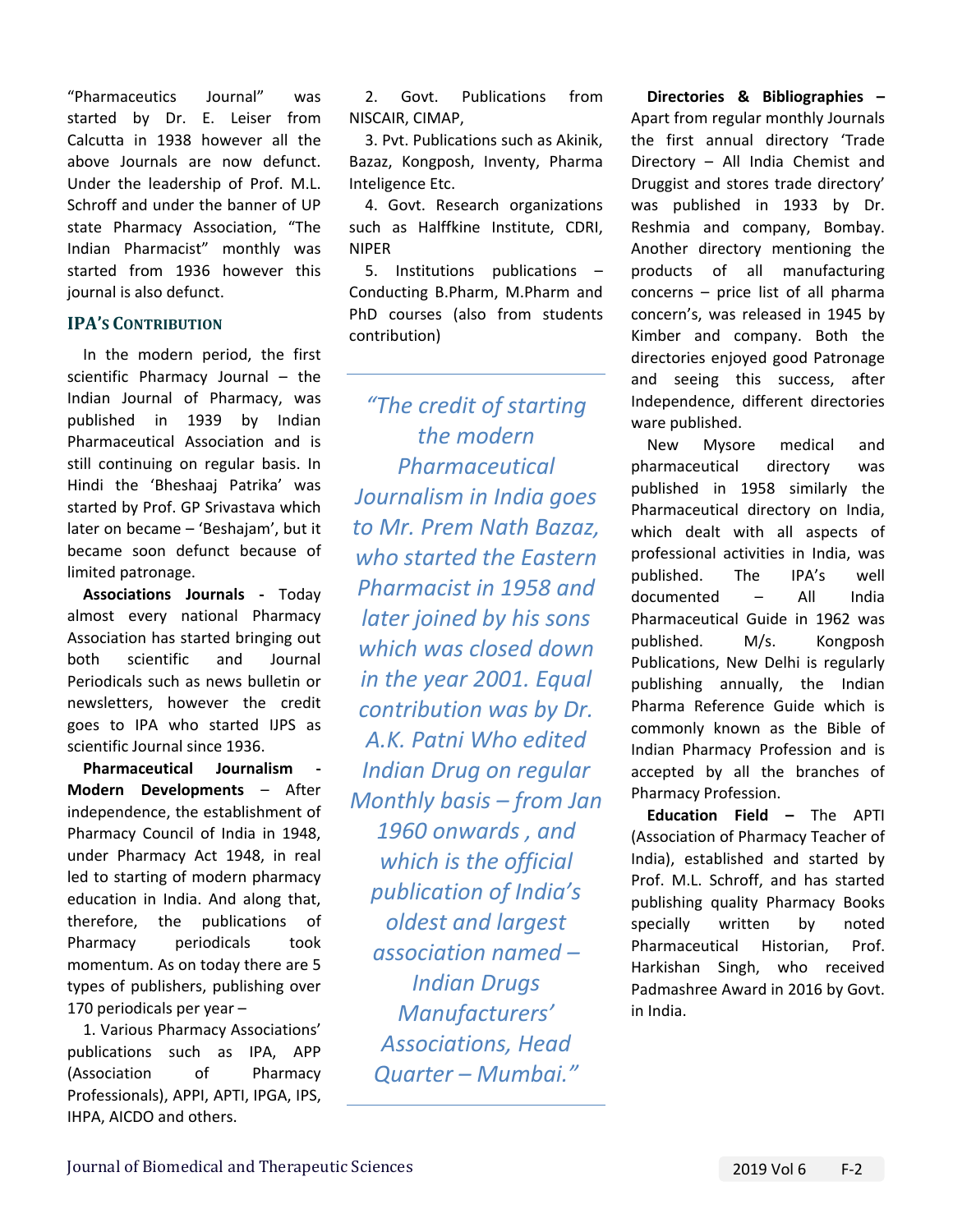Similarly the author has compiled on behalf of APTI – 'Directory of Pharmacy Teachers of India', in 1980 and which is under revision now. The author has also compiled and published in 1981 – The Bibliography of Doctoral Theses in Pharmaceutical Sciences – Indian Universities – 1951 – 1979'. Now there is a regular column – PhDs awarded by most of the Pharmacy periodicals and it is a regular feature of the weekly University News, which publishes the Ph.D awarded under different categories in various national and state Universities list. **Multilingual** 



**Figure 1** *Front Cover page of 1st issue of Indian Journal of Pharmacy, 1894. Courtesy‐ Prof. Harkishan Singh – History of Pharmacy in India, Volume ‐1 APTI Publication.* 

**Journals ‐** While all the Journals in pharmacy are in English, some Journals were published and still going on in Hindi and Marathi languages in combination with English. for example Garg Publications

Pharma News, Pharma Darpan, Medical Darpan Health Today, Medicare News (In English and Hindi), and in Marathi plus English – Drug Information Bulletin, a quarterly published by Maharashtra State Pharmacy Council, Mumbai. The earlier "Bheshaj Patrika, in Bengali and Hindi was published from Calcutta but it soon became defunct.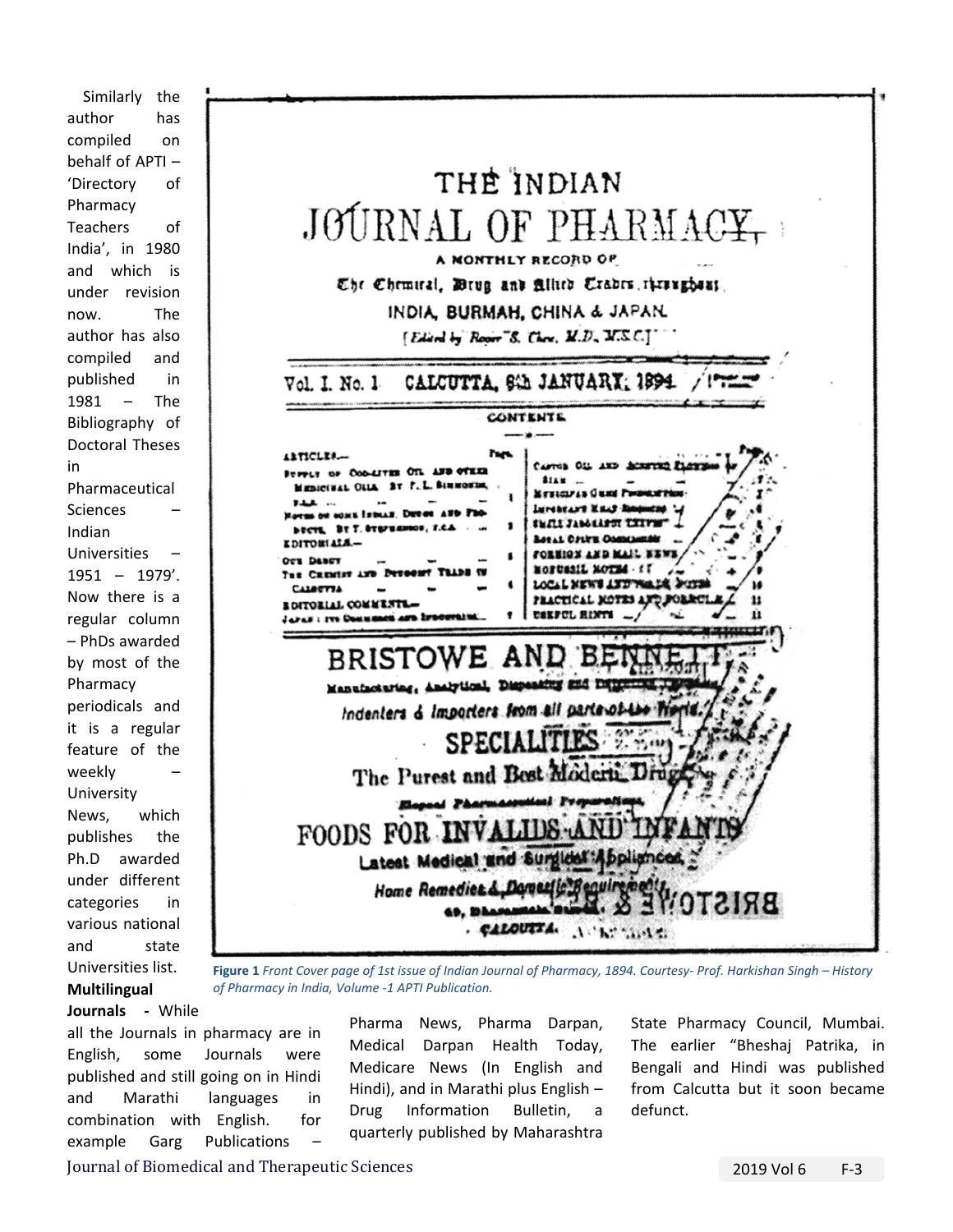| Table 1 Periodicals for D. Pharmacy |
|-------------------------------------|
| Course as per $PCI - SIF$           |

| COUTSC US PCT T CT   |                     |  |  |
|----------------------|---------------------|--|--|
| Journal              | <b>Publisher</b>    |  |  |
| /Frequency           |                     |  |  |
| CIMS (Qtly.)         | UBM Medica India    |  |  |
|                      | Ltd. , Mumbai       |  |  |
| MIMS (M)             | MIMS India New      |  |  |
|                      | Delhi               |  |  |
| IJPER (Ind.<br>J.    | APTI, Banglore      |  |  |
| Pharm. Edn.<br>&     |                     |  |  |
| Res. Qtly.)          |                     |  |  |
| IJPS (Ind Journal    | IPA, Mumbai         |  |  |
| of<br>Pharma         |                     |  |  |
| Sciences (BM)        |                     |  |  |
| IJEB (Ind. J. Exptl. | NISCAIR<br>New      |  |  |
| Biology (M)          | Delhi               |  |  |
|                      | MCOPS, Manipal      |  |  |
| Hospital             |                     |  |  |
| Pharmacy) (BM)       |                     |  |  |
| $IIP$ (IND.<br>J.    | BJ Medical College, |  |  |
| Pharmacology)        | Ahamdabad           |  |  |
| (Qtly.)              |                     |  |  |

**Table 2** Periodicals for B. Pharmacy Course as per PCI (Letter No. 14‐ 143/2009‐PCI/70773‐ 73292

| Dated 15-03-2017 |                            |  |  |
|------------------|----------------------------|--|--|
| <b>Publisher</b> | Journal/Freq.              |  |  |
| <b>IPA</b><br>J  | Ind.<br>Pharma<br>I.       |  |  |
| Mumbai           | Science(BM)                |  |  |
| <b>IPA</b>       | Pharma times (M)           |  |  |
| IDMA.            | Indian Drugs (M)           |  |  |
| Mumbai           |                            |  |  |
| NISCAIR,         | Ind. J. Exptl. Biology (M) |  |  |
| New Delhi        |                            |  |  |
| NISCAIR,         | Med & Aromatic Plant       |  |  |
| New Delhi        | Abstract (BM)              |  |  |
| NISCAIR,         | Ind. J. Natural Product    |  |  |
| New Delhi        | Resources (Qtly)           |  |  |
| NISCAIR,         | I. Traditional<br>Ind.     |  |  |
| New Delhi        | Knowledge (Qtly)           |  |  |
| NISCAIR,         | Ind. J. Chemistry          |  |  |
| New Delhi        | Section - A (Inorganic)    |  |  |
|                  | (M)                        |  |  |
| NISCAIR,         | Ind. J. Chemistry          |  |  |
| New Delhi        | Section - B (Organic)      |  |  |
|                  | (M)                        |  |  |
| IPS,             | Ind. J. of Pharmacology    |  |  |
| Ahmadabad        | (Qtly)                     |  |  |
| APTI,            | Ind. J. Pharma. Edn.       |  |  |
| Banglore         | Research (Qtly)            |  |  |
| APTI,            | J. of Pharmacy<br>Ind.     |  |  |
| Banglore         | Practice (Qtly)            |  |  |
| APTI,            | APTI News Bulletin         |  |  |
| Banglore         | (BM)                       |  |  |

| IHPA, New   | Ind.<br>J. Hospital      |  |  |  |
|-------------|--------------------------|--|--|--|
| Delhi       | Pharmacy (BM)            |  |  |  |
| HEB, Jaipur | J. of Hospital Pharmacy  |  |  |  |
|             | $(0$ tly $)$             |  |  |  |
| Kongposh,   | Pharma Review (BM)       |  |  |  |
| New Delhi   |                          |  |  |  |
| Connect     | Ind. J. Heterocyclic     |  |  |  |
| Journals,   | Chemistry (Qtly)         |  |  |  |
| Ghaziabad   |                          |  |  |  |
| IASc.       | Current Science (FN)     |  |  |  |
| Banglore    |                          |  |  |  |
| IASc.       | J. of Bioscience (Qtly)  |  |  |  |
| IASc.       | J. of Genetics (Qtly)    |  |  |  |
| ICMR, New   | Ind. J. Medical Research |  |  |  |
| Delhi       | (M)                      |  |  |  |

**Table 3**. Periodicals Publishers

| <b>Publishers</b>                            | No of Jnls         |  |  |
|----------------------------------------------|--------------------|--|--|
| name/Place                                   |                    |  |  |
| AE Morgan Publs,<br>New Delhi                | 1(MIMS)            |  |  |
| Akinik Publs, New<br>Delhi                   | 10                 |  |  |
| Assoc. Pharmacy                              | 2 (Bull Pharma.    |  |  |
| Professionals                                | + APP Sci.<br>Res. |  |  |
|                                              | Updates)           |  |  |
| A &<br>Publs,<br>V<br>Raipur                 | 12                 |  |  |
| APTI-Bangalore                               | 3                  |  |  |
| APPI, New Delhi                              | 1(IIPP)            |  |  |
| BDMA,Mumbai                                  | 1(GBD)             |  |  |
| BRNSS Publ.Hub,                              | $2(IJGP+AJ)$       |  |  |
| Mandsour                                     | Pharm)             |  |  |
| <b>BAZAZ</b> Publs, New                      | $2(IP+GUIDE)$      |  |  |
| Delhi                                        |                    |  |  |
| <b>CIMS</b> Medica India                     | $1$ (CIMS)         |  |  |
| Pvt Ltd                                      |                    |  |  |
| CIMAP, Lukhnow                               | 1(JMAPS)           |  |  |
| Chemist Voice H.G.                           | $1(CV=E+H)$        |  |  |
| Town-RAJ                                     |                    |  |  |
| Connect Journals-                            | 1(IJHC)            |  |  |
| Gaziabad                                     |                    |  |  |
| <b>CDRI</b> , Lukhnow                        | $\overline{2}$     |  |  |
| GARG<br>Publs,                               | $3(PN+PD+MD)$      |  |  |
| <b>Buland Shahar</b>                         |                    |  |  |
| Drug Today, New<br>Delhi                     | $2(DT+DTMT)$       |  |  |
| Drug Update, New<br>Delhi                    | 2(DU+GUIDE)        |  |  |
| Health Edn. Burau,                           | 2(JOHP+PEN)        |  |  |
| Jaipur                                       |                    |  |  |
| Inventi Journals                             | 21                 |  |  |
| Info Media<br>18                             | 6                  |  |  |
| Mumbai                                       |                    |  |  |
| $\overline{AC}$ .<br><sub>of</sub><br>Indian | $3(CS+JB+JG)$      |  |  |
| Sciences                                     |                    |  |  |
| IDMA, Mumbai                                 | 2(ID+IDMAB)        |  |  |
| Ind. Herbal Centre,                          | 1 (Phytopharm)     |  |  |
|                                              |                    |  |  |

| New Delhi                      |                  |
|--------------------------------|------------------|
| Indian Express,                | (Express<br>1    |
| Mumbai                         | Pharma)          |
| Ind. Pharma Assn,              | $2(PT+IIPS)$     |
| Mumbai                         |                  |
| Ind. Pharmacology              | 1(IJP)           |
| Soc.                           |                  |
| iScienceIn Pubs,               | $2$ (JBTS + CBL) |
| Delhi                          |                  |
| Jasubhai<br>Media              | 2-PBW+CPF        |
| LTD., Mumbai                   |                  |
| <b>KONGPOSH</b>                | 2(PR+IPRG)       |
| Publs, New Delhi               |                  |
| Krupanidhi COP,                | 1 (J. Ph. Res)   |
| Bangalore<br>Lab               |                  |
| Lords Res.                     | 1(JGMP & IP)     |
| Aurangabad<br>MCOPS - Manipal  | $3(IJHP+IJCP)$   |
|                                |                  |
| MSPC, Mumbai                   | $1(DIB=E+M)$     |
| McMed<br>Intl.,                | 7                |
| Chennai                        |                  |
| Medknow Publs+                 | 11               |
| Walters Kluwer                 |                  |
| Modern Pharma-                 | 1                |
| Mumbai                         |                  |
| <b>New</b><br>NISCAIR,         | 11               |
| Delhi                          |                  |
| NIPER, Mohali                  | 1(CRIPS)         |
| Pharma BK. Synd,               | 2(IJDDD+IJPSN)   |
| Hyderabad                      |                  |
| Passi Helathcom,               | 1(DI)            |
| New Delhi                      |                  |
| PGIMER,                        | $2(IDB+IJP)$     |
| Chandigarh                     |                  |
| Publs,<br>Prachar              | 1(PG)            |
| Wadodara                       |                  |
| Pharma Pramarsh,               | $1(PP=E+H)$      |
| Rohtak                         |                  |
| Pharma                         | 28               |
| Intelligence,                  |                  |
| Chennai                        |                  |
| Prakash,<br>Ram                | 2(APT+IJPBS)     |
| Jalgaon<br>Publs,<br><b>RR</b> | 5                |
| Bangalore                      |                  |
| Saffron<br>Media               | $2(CPB+ISA)$     |
| Publs., Mumbai                 |                  |
| WJPPS (+EJPPS)                 | 1(WJPPS+EJPPS)   |
|                                |                  |
| Publs.,<br>Unicorn             | 3(JCPR+IJCPS+JC  |
| Satara/Pune<br>TOTAL           | SH)<br>177       |
|                                |                  |

Note: Readers are advised to check the quality of journals before publishing their research and subscription of any journal, to be cautious of predatory journals marked by international agencies. Author takes no responsibility of such practices, the list (Table 3) is for reference only.

Journal of Biomedical and Therapeutic Sciences 2019 Vol 6 F‐4